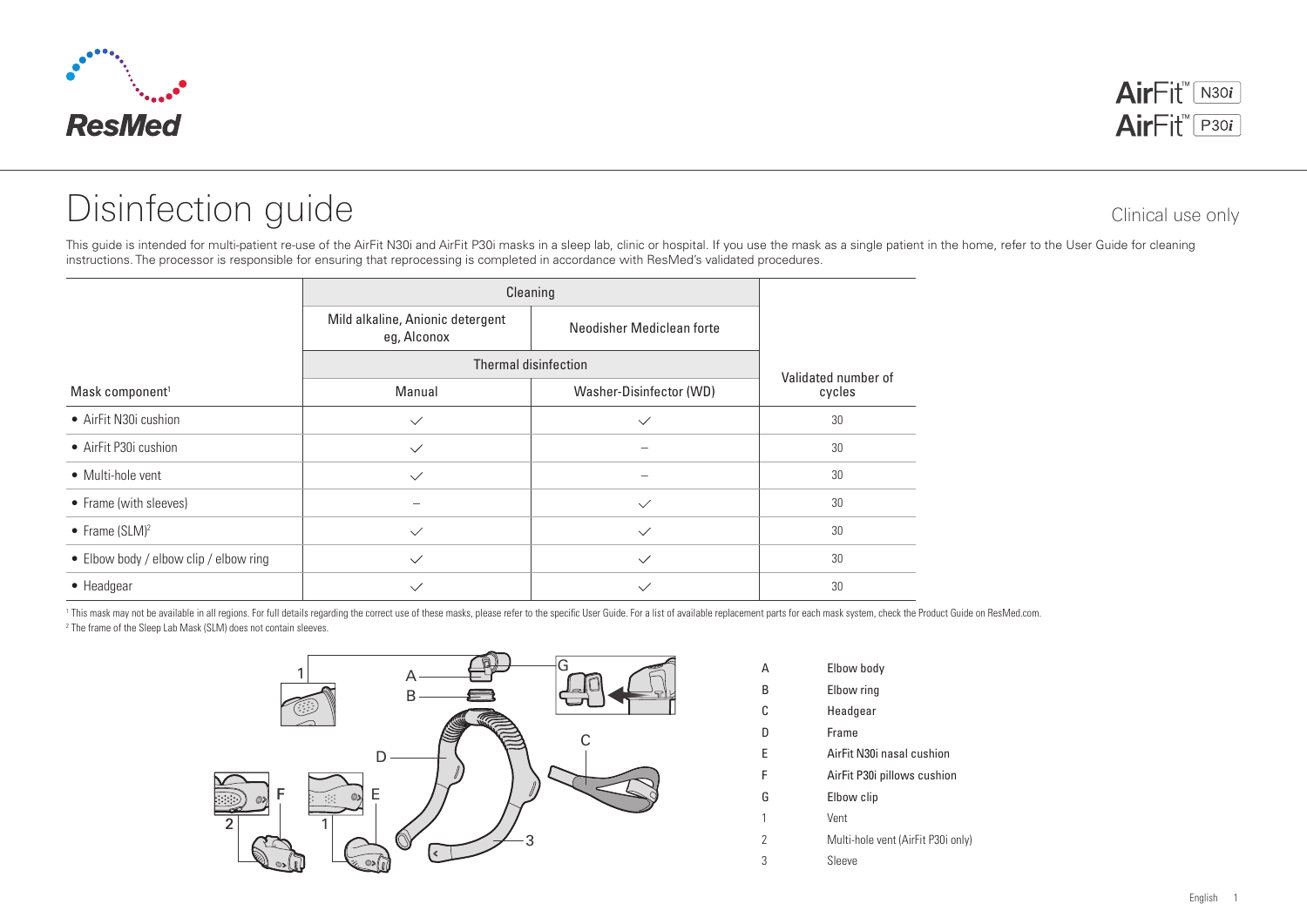## Thermal disinfection procedure - Manual

| 1. Disassembly           | . Disassemble the mask according to the instructions in the User Guide.                                                                                                                                                                                                      |                                              |  |  |  |  |  |
|--------------------------|------------------------------------------------------------------------------------------------------------------------------------------------------------------------------------------------------------------------------------------------------------------------------|----------------------------------------------|--|--|--|--|--|
|                          | 2. Additionally:                                                                                                                                                                                                                                                             |                                              |  |  |  |  |  |
|                          | • Firmly pull the elbow clip away from the elbow body.                                                                                                                                                                                                                       |                                              |  |  |  |  |  |
|                          | • Pull the elbow ring out of the frame.<br>• (AirFit P30i only) Peel the multi-hole vent from the AirFit P30i cushion                                                                                                                                                        |                                              |  |  |  |  |  |
|                          |                                                                                                                                                                                                                                                                              |                                              |  |  |  |  |  |
| 2. Cleaning              | . Make a solution of a mild alkaline, anionic detergent and water <sup>1</sup> as per manufacturer's instructions. ResMed has validated the following.                                                                                                                       |                                              |  |  |  |  |  |
|                          | $\bullet$ Alconox<br>1% concentration<br>30-55°C temperature                                                                                                                                                                                                                 |                                              |  |  |  |  |  |
|                          | 2. Soak the mask components for 5-10 minutes in the solution. Ensure there are no air bubbles.                                                                                                                                                                               |                                              |  |  |  |  |  |
|                          | 3. After the soaking time, while keeping the components in the solution, clean the inside and outside with a soft bristle brush as follows. Pay particular attention to the crevices and cavities.                                                                           |                                              |  |  |  |  |  |
|                          | • AirFit N30i cushion / AirFit P30i cushion / elbow body<br>• Elbow clip / elbow ring / multi-hole vent (AirFit P30i only)                                                                                                                                                   | 30 seconds brushing<br>10 seconds brushing   |  |  |  |  |  |
|                          | • Frame (SLM) / headgear                                                                                                                                                                                                                                                     | 1 minute brushing $2$                        |  |  |  |  |  |
|                          |                                                                                                                                                                                                                                                                              |                                              |  |  |  |  |  |
|                          | 4. Rinse the components as follows under running water <sup>1</sup> ( $\leq 60^{\circ}$ C) directly contacting all surfaces.                                                                                                                                                 |                                              |  |  |  |  |  |
|                          | • AirFit N30i cushion / AirFit P30i cushion / frame (SLM) / elbow body /<br>elbow clip / elbow ring / multi-hole vent (AirFit P30i only)                                                                                                                                     | 30 to 60 seconds rinsing                     |  |  |  |  |  |
|                          | • Headgear                                                                                                                                                                                                                                                                   | 1 minute rinsing, while squeezing repeatedly |  |  |  |  |  |
| 3. Inspection / Drying   | Inspect and if required, repeat washing until visually clean. <sup>3</sup>                                                                                                                                                                                                   |                                              |  |  |  |  |  |
|                          | 2. Squeeze the headgear to remove excess water.                                                                                                                                                                                                                              |                                              |  |  |  |  |  |
|                          | 3. Allow the components to air dry out of direct sunlight. <sup>4</sup>                                                                                                                                                                                                      |                                              |  |  |  |  |  |
| 4. Disinfection          | Soak the mask components in a hot water <sup>1</sup> bath using one of the following temperature-time combinations:                                                                                                                                                          |                                              |  |  |  |  |  |
|                          | • 75°C for 30 minutes                                                                                                                                                                                                                                                        |                                              |  |  |  |  |  |
|                          | • 80°C for 10 minutes                                                                                                                                                                                                                                                        |                                              |  |  |  |  |  |
|                          | • 90-93°C for 1 to 10 minutes                                                                                                                                                                                                                                                |                                              |  |  |  |  |  |
|                          | 2. Squeeze the headgear to remove excess water.                                                                                                                                                                                                                              |                                              |  |  |  |  |  |
|                          | 3. Allow the components to air dry out of direct sunlight.                                                                                                                                                                                                                   |                                              |  |  |  |  |  |
| 5. Inspection            | Perform a visual inspection of each mask component. If any visible deterioration of a component is apparent (cracking, crazing, tears etc), the component should be discarded and replaced. Slight discolouration of the<br>silicone components may occur and is acceptable. |                                              |  |  |  |  |  |
| 6. Reassembly            | 1. Push the elbow clip onto the elbow body until it clicks into place.                                                                                                                                                                                                       |                                              |  |  |  |  |  |
|                          | 2. Insert the elbow ring into the top of the frame.                                                                                                                                                                                                                          |                                              |  |  |  |  |  |
|                          | 3. (AirFit P30i only) Align the tab in the AirFit P30i cushion with the notch in the multi-hole vent. Insert the multi-hole vent into the AirFit P30i cushion.                                                                                                               |                                              |  |  |  |  |  |
|                          | 4. Reassemble the mask according to the instructions in the User Guide.                                                                                                                                                                                                      |                                              |  |  |  |  |  |
| 7. Packaging and storage | For storage details, check the User Guide.                                                                                                                                                                                                                                   |                                              |  |  |  |  |  |

<sup>1</sup> For all cleaning, rinsing and disinfection steps, use drinking quality water. Where local regulation impose water quality requirements for medical device reprocessing, these requirements must be met.

2 A soft bristle tube/bottle brush (≥2 cm diameter) is required to clean the inside of the frame.

3 Failure to clean the mask component as indicated may result in inadequate disinfection.

4 Drying is not required if disinfection is continued immediately.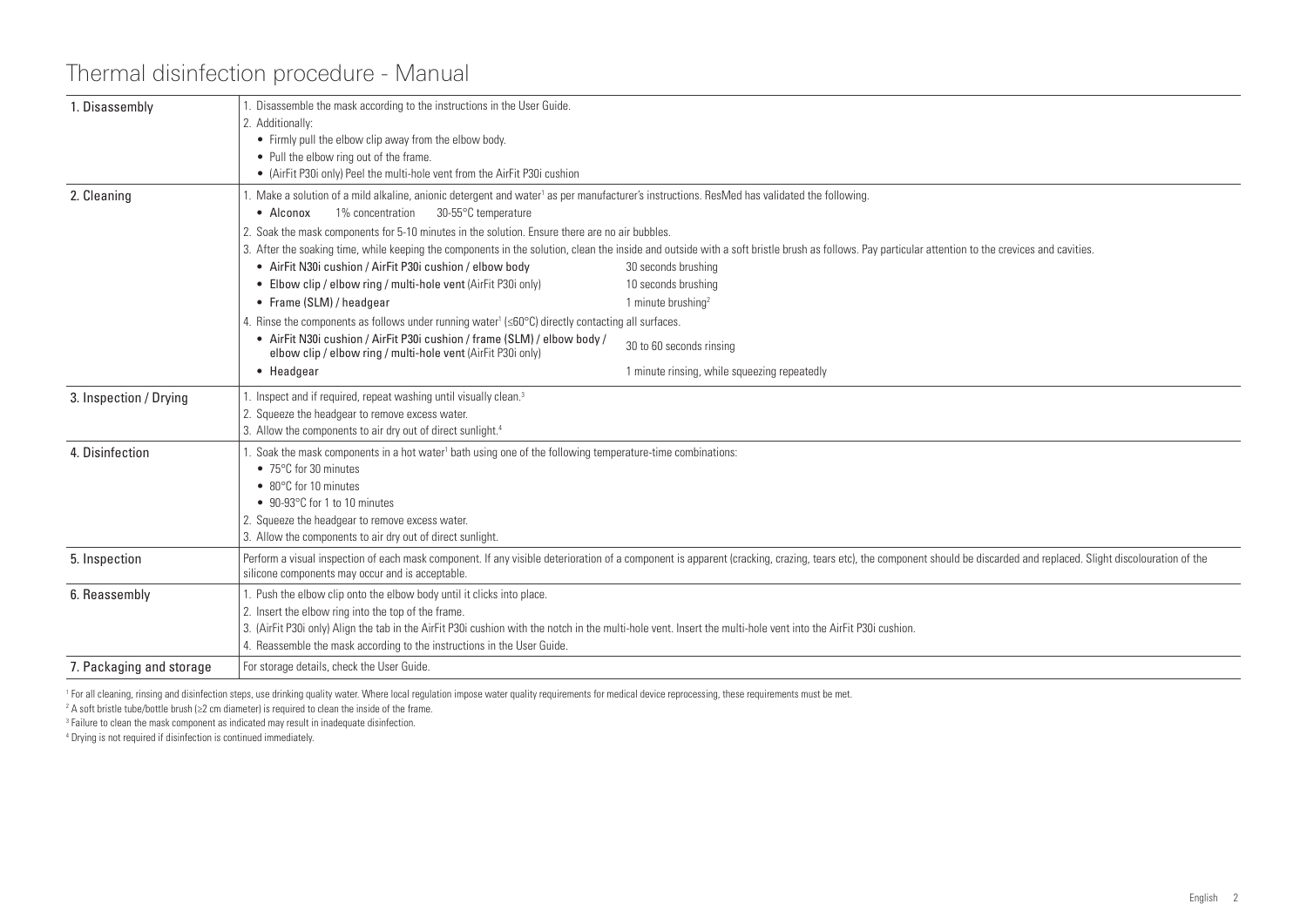## Thermal disinfection procedure - WD

| 1. Disassembly           | Disassemble the mask according to the instructions in the User Guide.<br>2. Additionally:<br>• Firmly pull the elbow clip away from the elbow body.<br>• Pull the elbow ring out of the frame.                                                                                                                                                                                            |                                            |                              |                                              |  |  |
|--------------------------|-------------------------------------------------------------------------------------------------------------------------------------------------------------------------------------------------------------------------------------------------------------------------------------------------------------------------------------------------------------------------------------------|--------------------------------------------|------------------------------|----------------------------------------------|--|--|
| 2. WD <sup>1</sup>       | Soak the mask components in a 5 litre rinse bath of cold tap water <sup>1</sup> for 1 minute. Ensure there are no air bubbles on the components.<br>2. Rinse the components under cold running tap water <sup>1</sup> for 30 seconds.<br>3. Transfer the components into an ISO 15883 series compliant washer-disinfector.<br>4. Set the washer-disinfector using the following settings: |                                            |                              |                                              |  |  |
|                          | Phase/Stage                                                                                                                                                                                                                                                                                                                                                                               | <b>Recirculation time</b><br>(minutes)     | Temperature<br>$(^{\circ}C)$ | Detergent                                    |  |  |
|                          | Pre-wash                                                                                                                                                                                                                                                                                                                                                                                  |                                            | Cold                         |                                              |  |  |
|                          | Wash                                                                                                                                                                                                                                                                                                                                                                                      | 10 <sup>°</sup>                            | 43-60                        | 2-10 ml/l (0.2-1%) Neodisher MediClean forte |  |  |
|                          | Neutralisation                                                                                                                                                                                                                                                                                                                                                                            | $\sqrt{6}$                                 | 43-60                        | 1-2 ml/l (0.1-0.2%) Neodisher Z              |  |  |
|                          | <b>Final Rinse</b>                                                                                                                                                                                                                                                                                                                                                                        | 3                                          | $43 - 60$                    |                                              |  |  |
|                          | <b>Thermal Disinfection</b>                                                                                                                                                                                                                                                                                                                                                               | $5 - 10$                                   | $90-93^{\circ}$ C            |                                              |  |  |
| 3. Inspection / Drying   | Inspect and if required, repeat section [2. WD] until visually clean. <sup>2</sup><br>2. Squeeze the headgear to remove excess water.<br>3. Allow the components to air dry out of direct sunlight.                                                                                                                                                                                       |                                            |                              |                                              |  |  |
| 4. Inspection            | Perform a visual inspection of each mask component. If any visible deterioration of a mask component is apparent (cracking, crazing, tears etc), the mask component should be discarded and replaced. Slight discolouration<br>of the silicone components may occur and is acceptable.                                                                                                    |                                            |                              |                                              |  |  |
| 5. Reassembly            | Push the elbow clip onto the elbow body until it clicks into place.<br>2. Insert the elbow ring into the top of the frame.<br>3. Reassemble the mask according to the instructions in the User Guide.                                                                                                                                                                                     |                                            |                              |                                              |  |  |
| 6. Packaging and storage |                                                                                                                                                                                                                                                                                                                                                                                           | For storage details, check the User Guide. |                              |                                              |  |  |

<sup>1</sup> For all washing, rinsing and disinfection steps, use drinking quality water. Where local regulation impose water quality requirements for medical device reprocessing, these requirements shall be met. 2 Failure to clean the mask component as indicated may result in inadequate disinfection.